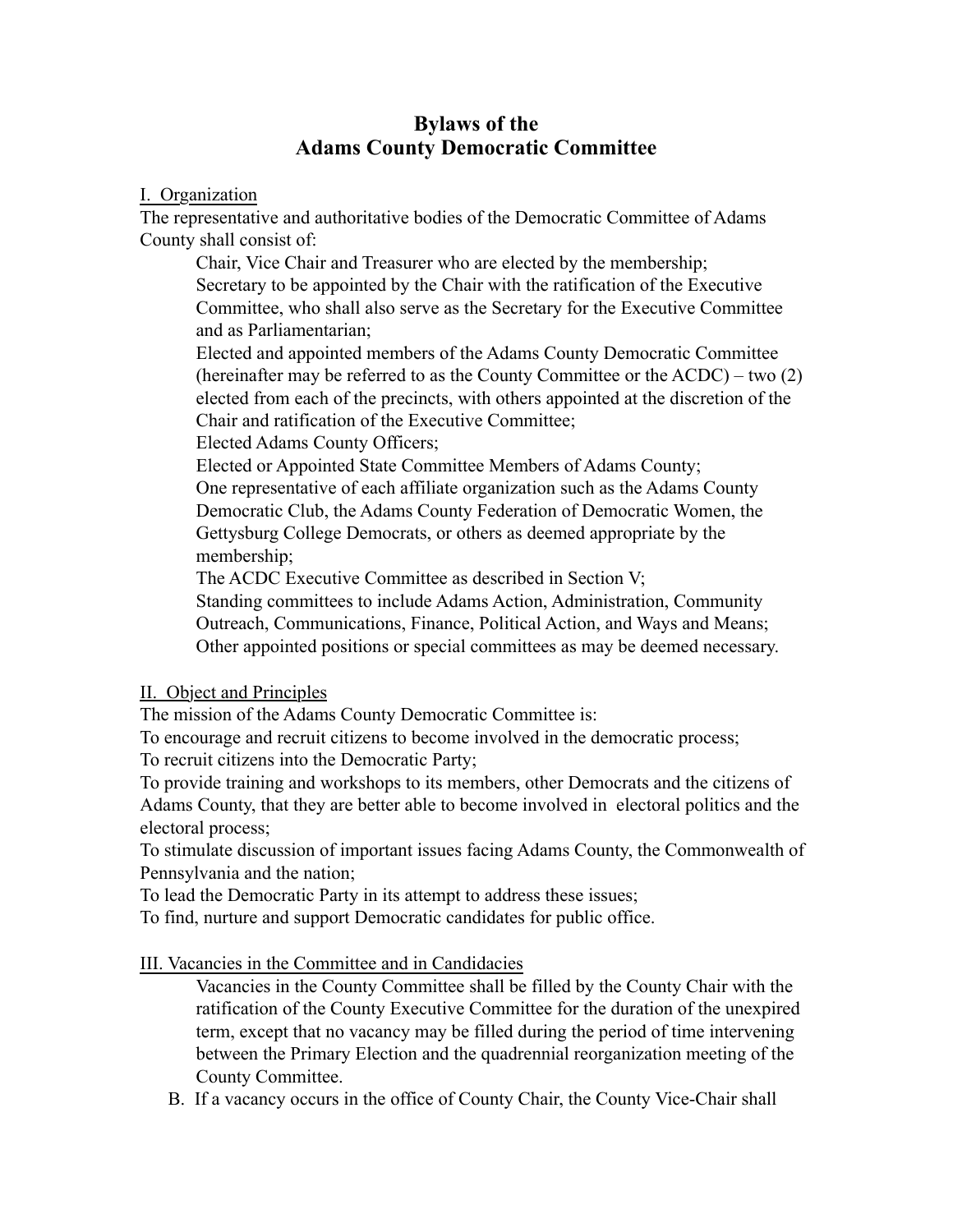carry on the duties of the Chair until the County Committee elects a successor. In such case, the Vice-Chair shall call a County Committee meeting for the purpose of electing a new County Chair. Said meeting shall be held upon at least seven (7) days written or electronic media communication notice and said meeting shall be held not more than forty-five (45) days after the vacancy occurs. The vote must be by ballot, if there is a contest.

- C. If a vacancy occurs in the office of County Vice-Chair, Treasurer or elected member of the Executive Committee, the election of a successor shall take place at the next regularly scheduled County Committee meeting.
- D. Vacancies in the appointed membership of the County Executive Committee shall be filled by appointment of the County Chair within thirty (30) days of the vacancy, whenever possible.
- E. A vacancy that occurs as the result of an elected committee member becoming ineligible to serve shall be filled by the methods described above.
- F. Vacancies occurring in the candidacies for County, State, and Federal office shall be filled by action of the County Executive Committee in accordance with and subject to existing applicable election laws and applicable rules of the Pennsylvania Democratic State Committee. Vacancies in candidacies for local office shall be filled by majority vote of County Committee Members in the political subdivision(s) or district(s) in which the vacancy occurs.
- G. Vacancies occurring in offices of Democratic nomination for borough, township or ward offices shall be filled by a majority vote of the Democratic County Committee members of the district wherein the vacancy occurs, with those nominations forwarded for certification to the proper authorities following ratification by the County Executive Committee.

### IV. The County Committee

### Membership

The County Committee, who shall be called Committee Persons or Committee Members:

Shall be registered Democrats residing in their voting precinct of Adams County, and Shall be elected from each precinct within Adams County, although the Chair may appoint additional members if deemed advisable, to be ratified by the Executive Committee.

### B. Term of Office

- 1. Committee Members are elected at the primary election coinciding with the gubernatorial election for a term of four (4) years.
- 2. Write-in candidates in the primary election shall be considered as elected members of the Committee if they receive a minimum of 10 write-in votes.
- 3. Committee Members appointed by the Chair shall serve until the next quadrennial reorganization meeting.
- C. Responsibilities

Each Committee Member shall be responsible for: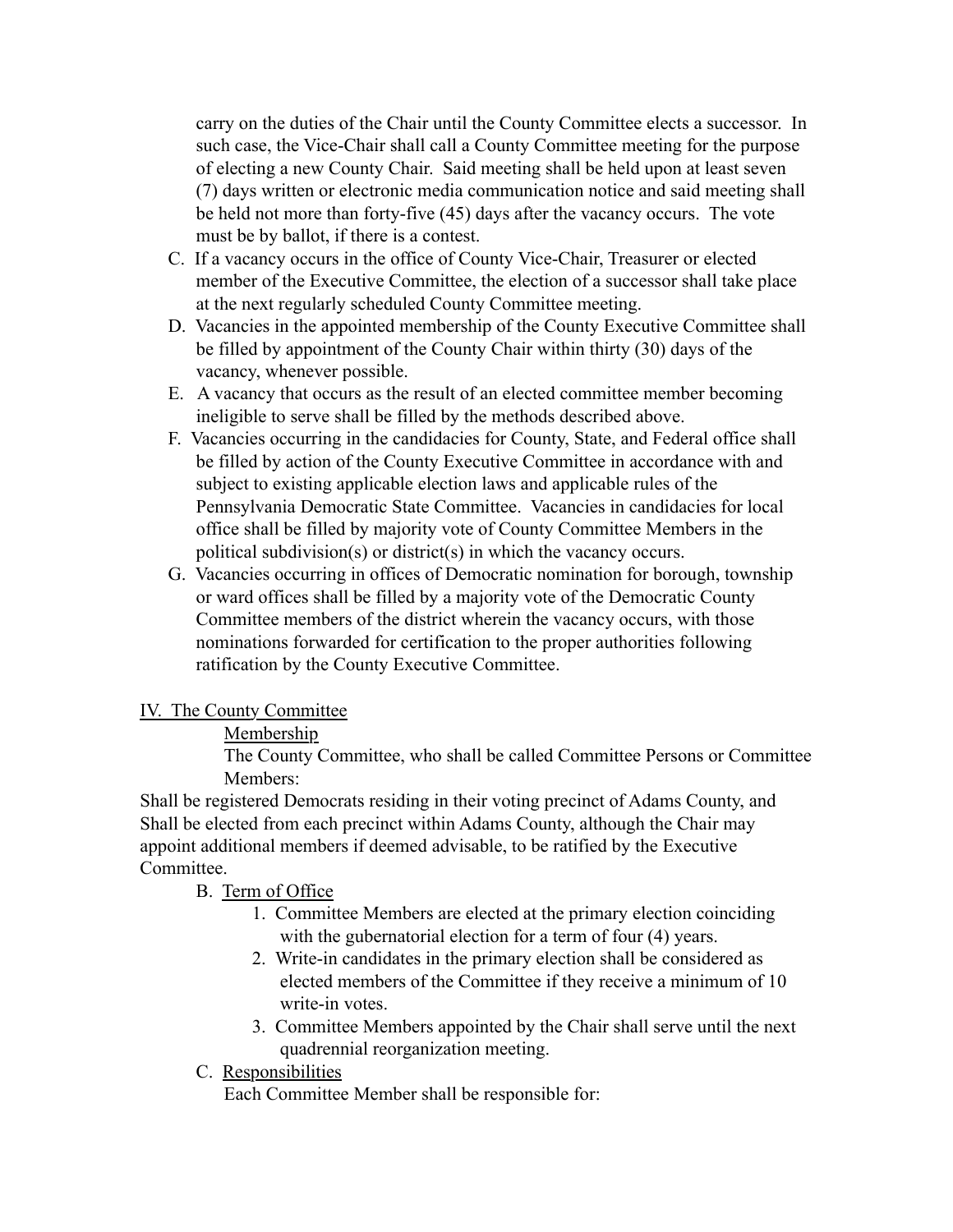Being familiar with the County Committee mission;

Being familiar with the Guidelines for the County Committee and following as many as can be reasonably expected;

Representing the Democratic Party to the voters of the precinct;

Establishing an effective election/voting district organization in order to maximize the vote for Democratic candidates;

Attending at least two (2) County Committee meetings each year;

Adhering to a non-discrimination policy for membership and/or elective office based on race, religion, color, national origin, gender, age, disability, sexual orientation or familial/ marital status

Participating in such decision-making as may come before the Committee in the interests of the integrity and fiscal responsibilities of the Committee.

Adhering to the Code of Conduct of the Pennsylvania Democratic Party, appended herein as Appendix B.

### Meetings

The County Committee shall meet at least four (4) times a year at the call of the Chair. Written notice of the date, time and place shall be mailed or sent via electronic media communication at least fifteen (15) days prior to each meeting unless the meeting schedule is fixed in advance. Electronic media communication addresses must be provided in writing by the Member as an acceptable means of communication and kept on file in Committee records.

E. Reorganization Meeting

Not later than the fifth Saturday (or any other date identified by statute) following the Primary Election in each year in which the Governor and Committee People are elected by the Democratic electorate, the County Committee shall meet to reorganize and to elect County Committee officers, with the exception of the Secretary, and two members of the Executive Committee. Only elected members of the County Committee are entitled to vote at the reorganization meeting, and a simple majority of the elected members or their proxies shall constitute a quorum for this meeting.

F. Special Meetings

The County Chair shall call a special meeting of the County Committee within thirty (30) days upon written petition of a majority of the members, and shall provide due notice to members.

G Quorum

Twenty percent (20%) of the total membership of the County Committee or their proxies shall constitute a quorum for the transaction of business at all meetings except the reorganization meeting.

H Proxy

Any member of the County Committee who is unable to attend a meeting of the Committee in person may appoint by proxy a Democratic elector registered in Adams County and not already a County Committee member, who shall have the power to attend such meeting and to vote thereat as the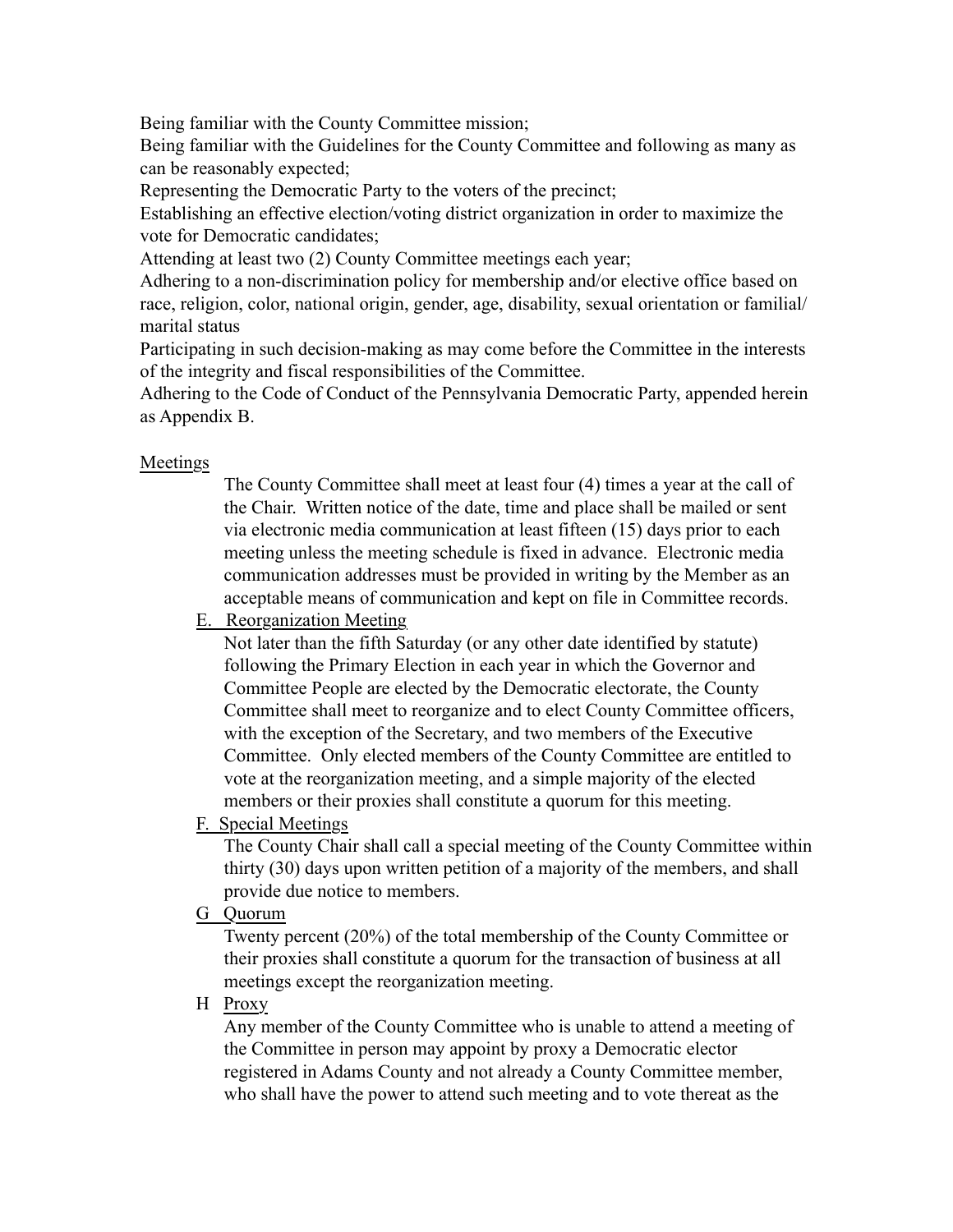representative of such absent member. Any such proxy shall be in writing, signed by the member giving the same and naming the person to act as proxy. No person in attendance at a meeting of the County Committee shall be able to cast more than one (1) vote.

### V. The County Executive Committee

A. Membership

The County Executive Committee shall consist of the County Committee Officers, members of the State Committee from Adams County, two members of the County Committee elected by the County Committee Members, two members appointed by the County Chair, and chairs of all standing committees of the organization.

B. Duties

The County Executive Committee shall:

Have authority for time-sensitive decisions of the County Committee between regular Committee meetings, which may be accomplished by the Chair conducting electronic media communication with Executive Committee members;

Assist, advise, counsel and oversee the County Chair in matters pertaining to the management of the Democratic Party in Adams County;

Make such recommendations to the organization as the welfare of the party may require; Review all budgets and fundraising plans of the organization and recommend to the Committee for adoption;

Ratify all appointments made by the County Chair except those to the Executive Committee, and such ratification may be accomplished by electronic media communication;

Report its proceedings and make all minutes available to the County Committee.

C. Meetings

The Executive Committee shall meet no less than four (4) times per year and shall be notified by mail or electronic media communication at least ten days prior to the meeting unless the meeting date is fixed in advance. Special meetings of the Executive Committee shall be held at the call of the Chair.

### Quorum

One-half (1/2) of the total membership of the Executive Committee or their proxies shall constitute a quorum and all questions before the Executive Committee shall be decided by a majority vote of the members present, unless herein specifically provided otherwise.

E. Proxy

Any member of the Executive Committee who is unable to attend a meeting of the Executive Committee in person may appoint by proxy a Democratic elector registered in Adams County and not already an Executive Committee member, who shall have the power to attend such meeting and to vote thereat as the representative of such absent member. Any such proxy shall be in writing, signed by the member giving the same and naming the person to act as proxy, except that a chairman of a standing committee may send another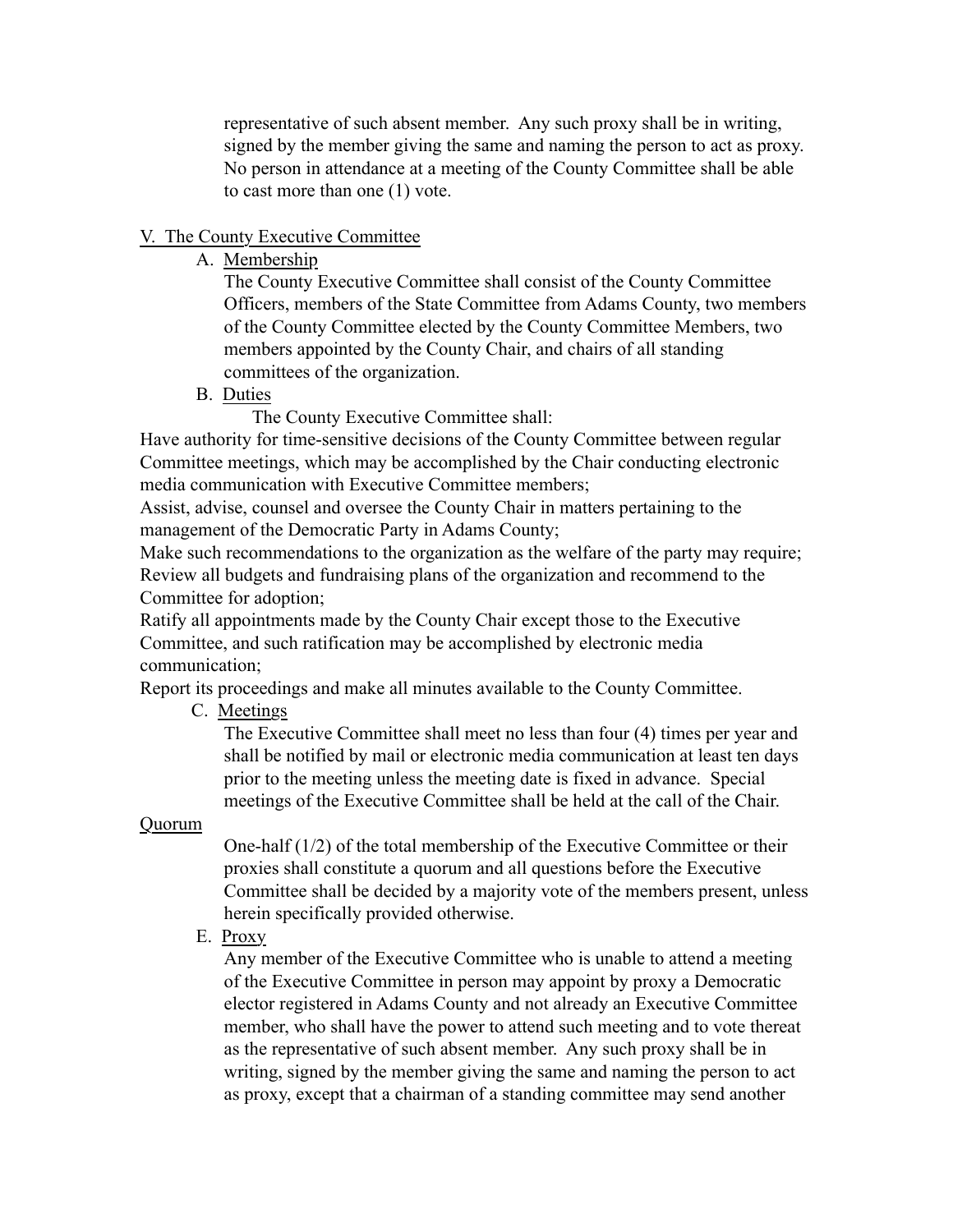member of said committee, who is not already an Executive Committee member, to represent the standing committee at an Executive Committee meeting. No person in attendance at a meeting of the Executive Committee shall be able to cast more than one (1) vote.

#### VI. Officers, Election, Duties, and Removal

- A. Officers of the County Committee shall be the Chair and Vice-Chair, who must be of the opposite gender, Secretary and Treasurer. All officers except the Secretary shall be elected by a direct vote of the County Committee membership. All officers shall serve as voting members of the Executive Committee.
- B. Officers shall be elected by a majority vote at the quadrennial reorganization meeting for a term of four years, commencing at the close of the meeting at which they are elected. Election shall be by ballot. If there is a tie vote, the matter shall be decided by drawing straws.
- C. Duties of officers:

1. The Chair shall preside over meetings of the County Committee and the Executive Committee, serve as spokesperson for the Adams County Democratic Committee in matters of policy and official committee positions, act as the chief executive officer of the organization, make appointments to fill vacancies as defined in these bylaws with due consideration to maintain gender balance; guide the daily activities of the County Committee including the authorization of budgeted expenditures in furtherance of County Committee priorities, serve on the Democratic State Committee, and attend to other duties and responsibilities commensurate with the position.

2. The Vice Chair shall assist the Chair and perform any duties assigned by the Chair, and serve as Chair in his or her absence.

3. The Treasurer shall serve as fiscal officer of the County Committee and Executive Committee, have custody of and responsibility for all books of account and financial records of the County Committee and Executive Committee, file required financial reports with appropriate authorities, and report on the financial status of the County Committee at each meeting of the Executive Committee and the County Committee.

4. The Secretary shall be appointed by the Chair, with the ratification of the Executive Committee, serve as Secretary and Parliamentarian for all meetings of the County Committee and the Executive Committee, in addition to being responsible for the minutes of all meetings and notices to members, by mail or electronic media communication, of all meetings.

Officers or members of the Adams County Democratic Committee may be removed for reasons consistent with Rule 1, Section 2(a) 1, 2(a) 2, 2(a) 3, 2(b) and 2(c) of The Rules of the Democratic Party of the Commonwealth of Pennsylvania. See Appendix A for the text of this Rule.

Members of the Adams County Democratic Committee must adhere to the Code of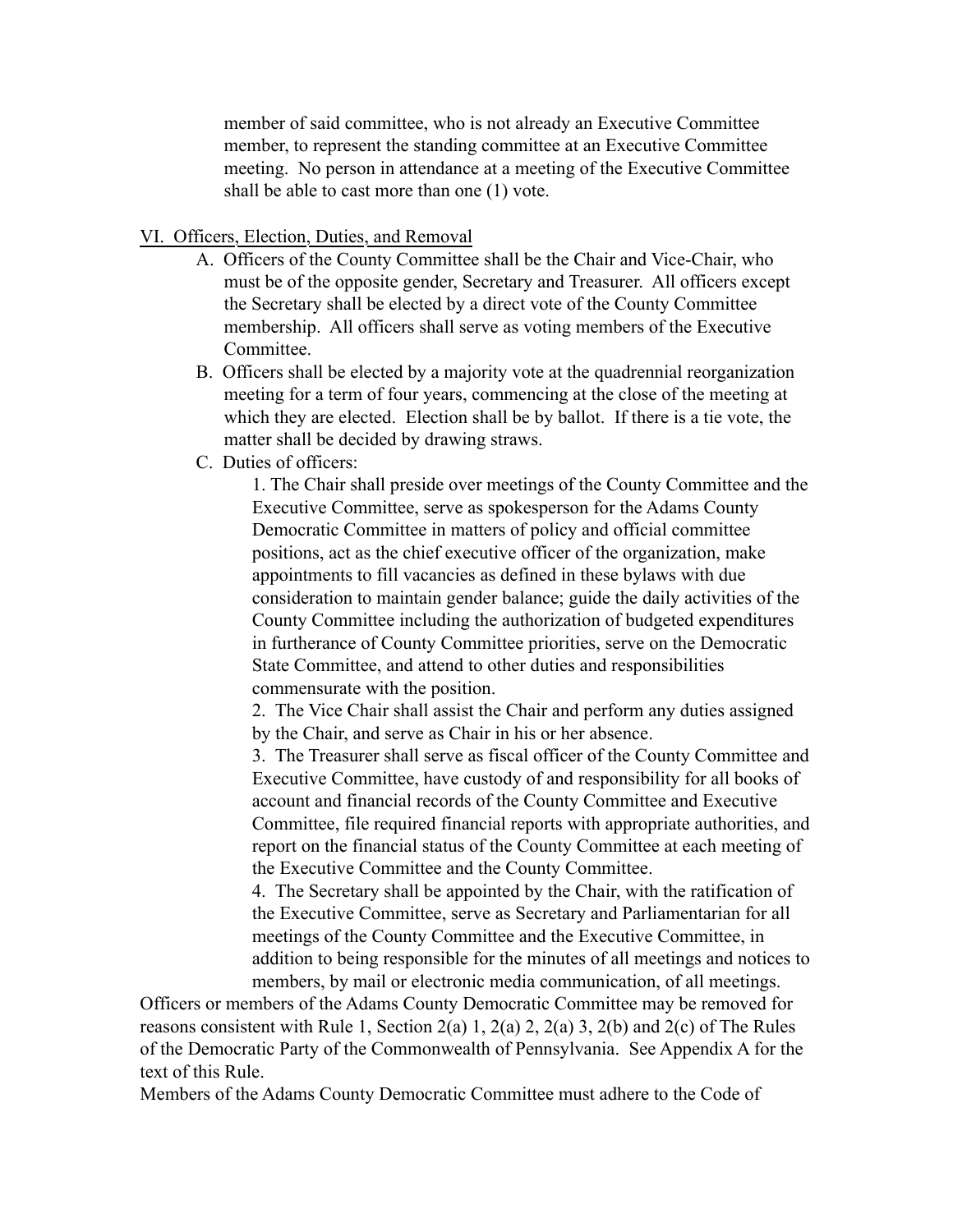Conduct regarding harassment as adopted by the Pennsylvania State Committee. See Appendix B for the text of this policy.

# VII. Standing Committees and Responsibilities

The Executive Committee shall serve as the Finance Committee and shall develop and recommend an annual budget for review and presentation to the County Committee for adoption.

Adams Action shall organize and present activities on topics of interest to Adams County Residents. Activities may include forums, walks, petitions or other methods of calling attention to such issues.

Administration shall have responsibility for volunteer staffing and organizing the work of the County Committee permanent business office. Files and records shall be maintained in the business office.

Political Action shall handle workshops, trainings, campaign activities, policy discussions, and identification, nurture and support of Democratic candidates for office. Community Outreach shall organize outreach activities to the community.

Communications shall coordinate all communications for the Committee.

Ways & Means shall handle fundraising activities.

Standing committee chairs and members shall be appointed by the County Chair, who shall also fill vacancies by appointment.

Other committees may be appointed as deemed necessary by the Chair, with ratification by the Executive Committee, to accomplish specific purposes and shall be for a fixed duration.

# VIII. Endorsements

The County Committee may endorse Federal and Statewide candidates prior to the primary election**,** as well as recommend candidates for nomination to State Committee when a special election is called. The endorsement must be approved by a two-thirds (2/3) vote of a quorum of the Executive Committee, followed by a two-thirds (2/3) vote of a quorum of the County Committee; recommendations for candidates for special election require only a simple majority of the County Committee, so long as a quorum is present.

# IX. Parliamentary Authority

The laws of the Commonwealth of Pennsylvania, as well as the Rules of the Democratic National Committee and the Democratic Party of the Commonwealth of Pennsylvania shall guide the Adams County Democratic Committee. Where these rules are silent on procedural matters being considered by the Committee, the parliamentarian shall look first to the State Committee rules for guidance, then to the National Committee Rules, and then to the current edition of Robert's Rules of Order. Robert's Rules shall govern procedure at all meetings of the County Committee, County Executive Committee, and meetings of Standing Committees.

# X. Amendments to the Bylaws of the Adams County Democratic Committee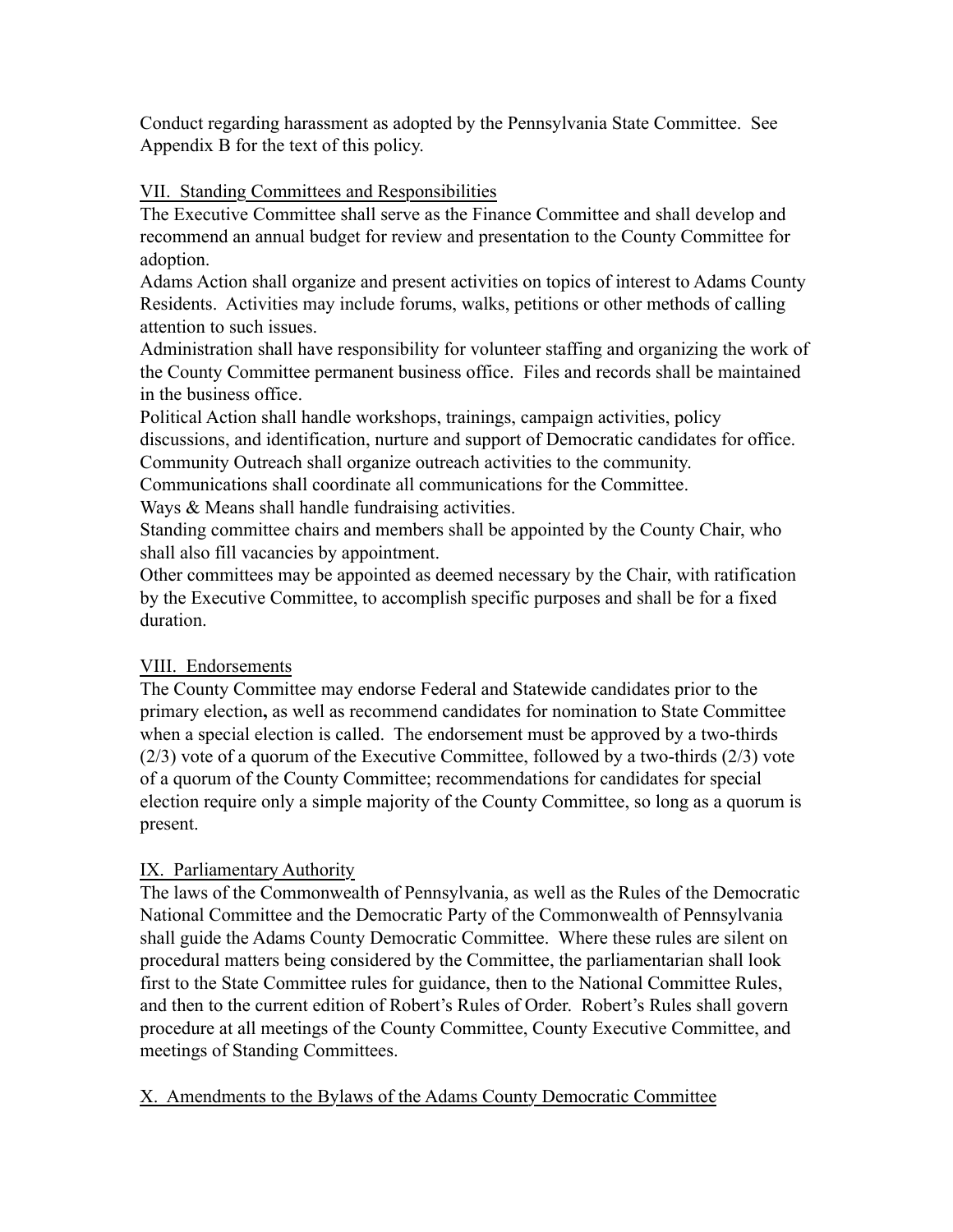These Bylaws may be amended by a vote of two-thirds  $(2/3)$  of those present at any meeting of the County Committee at which there is a quorum in attendance, provided that the text of the proposed change shall have been submitted in writing or via electronic media communication to the members at least ten (10) days prior to the meeting. Amendments are subject to the approval of the Democratic Party of the Commonwealth of Pennsylvania.

#### Appendix A

Rule 1, Section 2(a) 1, 2(a) 2, 2(a) 3, 2(b) and 2(c) of The Rules of the Democratic Party of the Commonwealth of Pennsylvania:

No person shall be eligible to serve as a member or officer of any Democratic committee as provided in Section 1 of this rule who:

holds a political appointive office of profit under an administration, whether city, school district (except teachers), county, state or national opposed to the Democratic Party (except positions of a judicial character or those appointed by the courts or notaries public or commissioners of Deeds or those whose original appointment to said position was made by a Democratic administration or attained through a merit system or a collective bargaining contract);

has entered into an agreement with opponents of the Democratic Party to support such opponents;

by voice, vote, financial support or otherwise had, within two years, supported a candidate in a general or special election opposed to the duly nominated candidate of the Democratic Party in that election, except as provided in paragraph (c )of this Section. No person shall be eligible as candidate for the office of Chair or Vice-Chair of a county Committee or as a member of the State Committee who has been a registered member of any other political party at any time during the two years preceding the Primary Election. Those Democratic candidates who cross-file for an office in which cross filing is permitted by law and Democratic candidates running as write-ins and those persons supporting such candidates are exempt from paragraph (a) of this Section.

### Appendix B

Code of Conduct – In conjunction with and in addition to the rules of the Democratic National Committee, The Pennsylvania Democratic party is dedicated to providing a discrimination and harassment-free environment for everyone, and will not tolerate a hostile environment, discrimination, or harassment based on any unlawful basis, including but not limited to race, gender, sex, gender identity and expression, sexual orientation, disability, color, ethnicity, ancestry, age, national origin and immigration status, religion, cred, marital status, familial status, economic status, or domestic or sexual violence victim status.

Harassment includes, but is not limited to:

Offensive remarks, slurs, epithets, name calling, ridicule, threats, or gestures